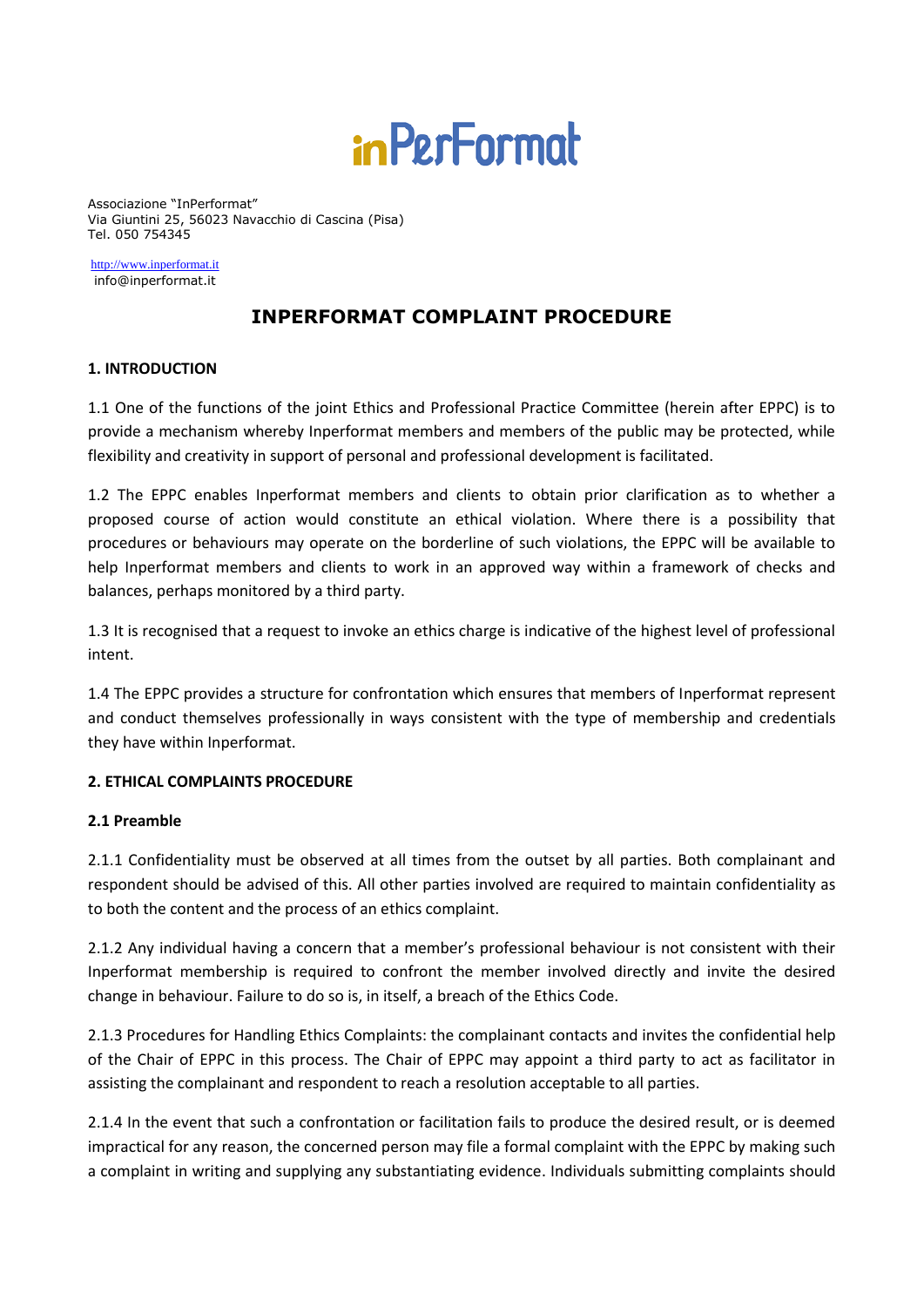be aware that in so doing they are acting to resolve difficulties, that they may be confronted, and that they may seek no reward.

2.2 Limitation of Time Complaints will not be considered where the alleged violation took place more than three years prior to the first written notification of the complaint to the Chair of EPPC.

### **3. MAKING A FORMAL COMPLAINT**

3.1 Initiating a Complaint

3.1.1 The complaint should be made in writing, detailing the nature of the alleged violation and indicating the section/s of the Ethics Code which are believed to have been breached. The complaint should be accompanied by any substantiating evidence. The complaint should be sent, marked 'Complaint' to Inperformat Administrator.

## 3.2 Assessing the Allegation

3.2.1 The Administrator will forward the complaint to the Chair of EPPC, who together with another member of the EPPC will make an initial Assessment. In the event of the unavailability of the Chair or Co-Chair the administrator will appoint a substitute from the EPPC.

3.2.2 In considering the complaint the Chair of EPPC will advise the committee of any legal or procedural implications of the complaint. In doing this s/he will take any appropriate legal or other professional advice where deemed necessary.

3.2.3 The Assessors will form an opinion as to whether or not the allegation is appropriate to the EPPC. In forming their opinion the Assessors will consider only the written complaint and any accompanying evidence. Any evidence offered must follow normal rules of evidence. Assessors will record their opinion. This process will normally be completed within 14 days;

the Assessors will conclude that either:

3.2.3.1 There is reason to believe that there may be a breach of the Ethics Code and the complaint should be investigated,

or

3.2.3.2 There is no evidence of a breach of the Ethics Code and the charge should not be investigated.

3.2.4 The Assessors will give their reasons for their conclusions and, if in their opinion, the clause(s) differ from those alleged by the complainant; they will indicate this together with their reasoning.

3.2.5 In the event that the Assessors conclude that there may be a breach of the Ethics Code, the Assessment Committee will recommend to the EPPC that an investigation should take place.

3.2.6 In the event that the Assessors' opinion is that there is no breach of the Code of Ethics, the Chair of EPPC will normally inform the complainant within 7 days of this opinion. The Chair of EPPC will also inform the complainant of the reasons for this decision and return any documentation.

3.3 Informing both parties: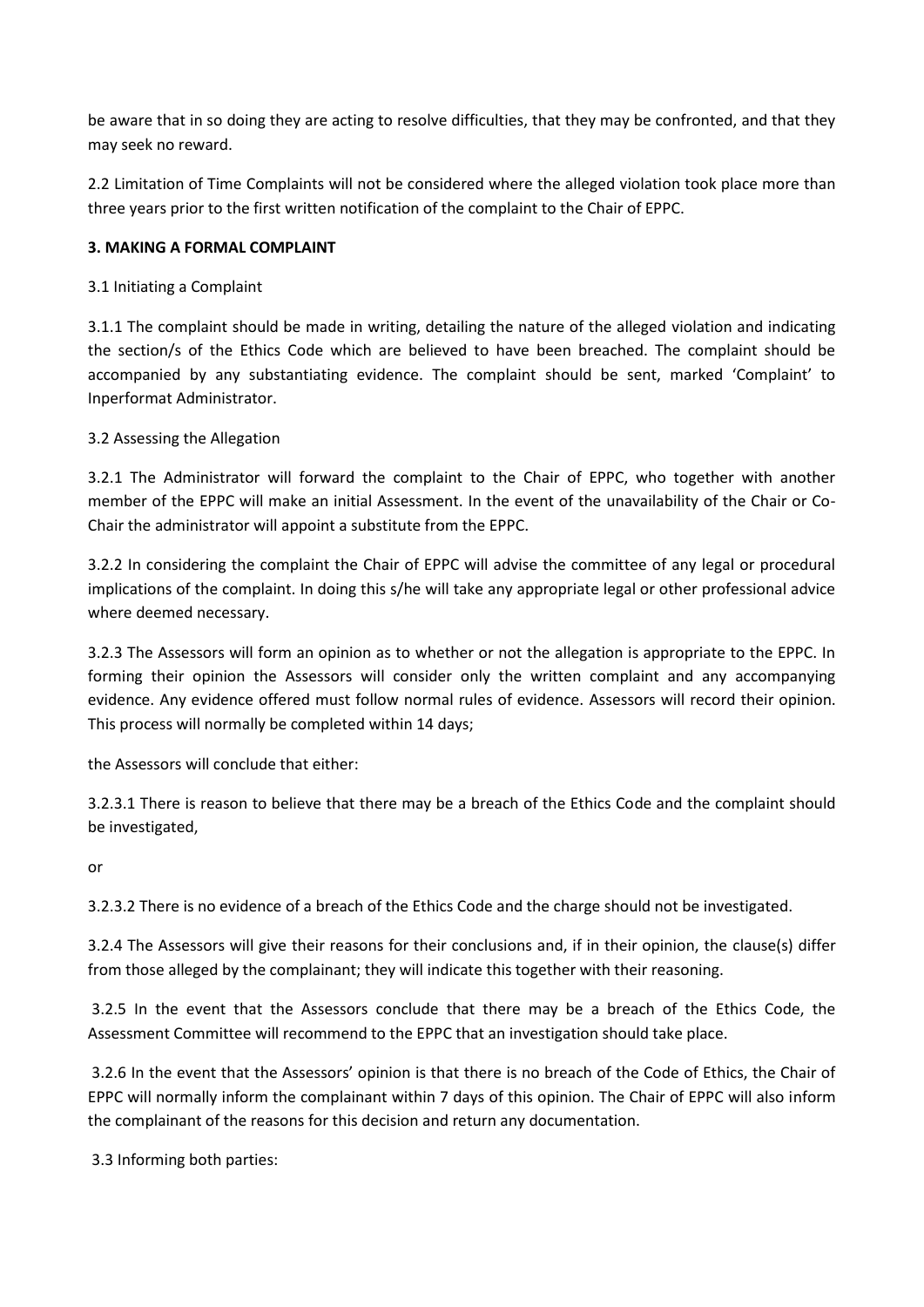3.3.1 Where the Assessors have concluded that investigation of the alleged breach of the code is imperative, within seven days the Chair of EPPC will:

3.3.2 Inform the respondent that a complaint has been received which may indicate a breach of the Ethics Code.

3.3.3 Give notice to both complainant and respondent that the alleged breach of the Ethics Code is subject to an investigation which might lead to an ethics hearing and that a Hearing Panel at such a hearing has the power to recommend sanctions, including suspension of membership or expulsion from Inperformat.

3.3.4 Include a copy of the complaint submissions to the respondent, together with a letter requiring the respondent to make a written response to the allegations within twenty-eight days of receiving notification of the alleged breach. This reply can be sent by electronic transmission (email attachment) as well as other conventional means.

3.3.5 Inform the respondent that failure to make such a response, without sufficient reason, is in itself a breach of the Code of Ethics and may be assumed by Inperformat to indicate that the allegations are valid. In this case a Hearing Panel may be convened without further reference to the member.

3.3.6 Inform the complainant that the assessing panel have decided to proceed with the complaint and that the respondent has been informed. Ask the complainant to submit any additional evidence to the Case Manager within twenty eight days.

3.3.7 Inform the complainant and the respondent that mediation may be made available by the Case Manager and may be offered prior to the Case Manager further investigating the complaint and that the Case Manager will contact them to notify that they are now managing the complaint on behalf of the EPPC.

3.3.8 Appoint a Case Manager from within the EPPC who will be responsible for contacting both parties to notify them of his/her involvement.

3.4 Investigating the Complaint

3.4.1 Should the Assessors deem the alleged breach essential for an investigation the Chair of EPPC will be responsible for expediting the following:

3.4.1.2 The Chair of EPPC will bring the case to the next meeting of the EPPC or convene an extraordinary meeting if this is in excess of twenty-eight (28) days following the receipt of the respondent's reply.

3.4.1.3 At that meeting the Chair together with the EPPC will appoint an impartial Case Manager from among the members of the Ethics Committee (but not one of the Assessors). Where the respondent is a psychotherapy member or psychotherapy trainee, and there are no impartial members of the committee to act as Case Manager, the Chair may co-opt a qualified member from the membership of Inperformat.

Both complainant and respondent shall have the right to advise the Chair of EPPC if they have concerns regarding the capacity of the Case Manager to be impartial.

The task of the Case Manager includes making a preliminary investigation of the complaint. Where the respondent is a non-psychotherapy professional, the EPPC shall have discretion regarding resourcing an impartial Case Manager. In this event due attention shall be given to ensuring that the Case Manager is suitably qualified.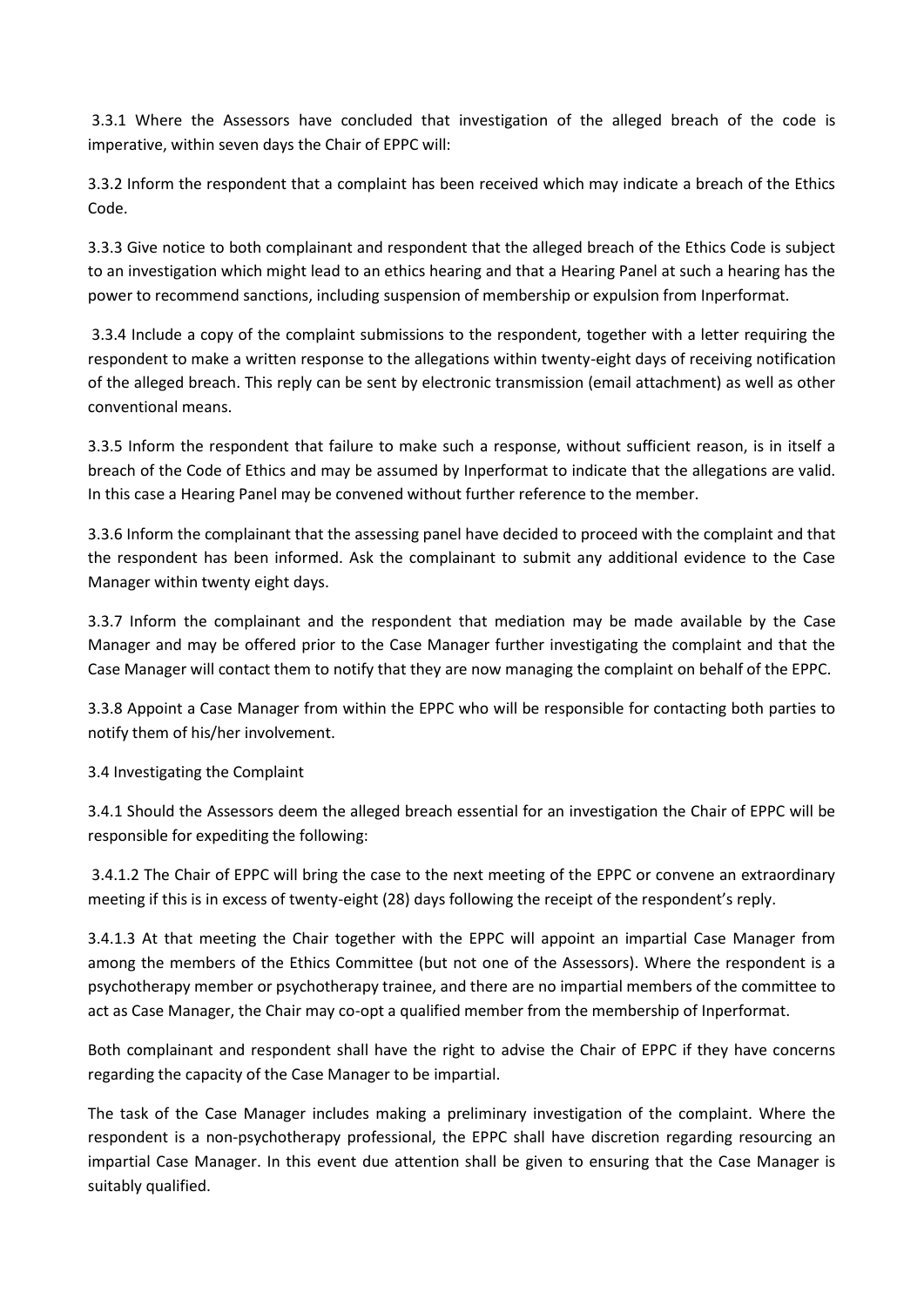3.4.2 The Case Manager shall be responsible for:

3.4.2.2 Investigating the complaint and the response, calling on all such additional information as may be required either from the parties to the complaint or from any witnesses or other parties. At the completion of the investigation the Case Manager shall either

3.4.2.3 Recommend to the EPPC via the Chair, that there is no case to answer and that the allegation should not be proceeded with: in this case the Chair of the EPPC shall convey this information to both parties;

or

3.4.2.4 Offer a mediator to facilitate an outcome acceptable to both parties where this seems to the Case Manager to be practicable and both parties agree. If both parties accept this option the Case Manager will be responsible for appointing a mediator in liaison with the Chair of the EPPC. Both parties will be informed that the outcome of mediation will be reviewed by the EPPC for ratification. Where such an agreement is reached, the agreement, together with any action or procedure agreed by the respondent shall be ratified by the EPPC. Should the EPPC not ratify the agreement, the EPPC may refer the complaint back to the Case Manager; or

3.4.2.5 Upon finding that there has been a minor breach of the Code, notify the Chair of EPPC and make recommendations for appropriate sanctions. The Chair of EPPC shall take this outcome to the EPPC for ratification and shall then notify both parties of the outcome; or

3.4.2.6 Recommend that the Chair of EPPC appoint a Hearing Panel to determine the complaint.

3.4.2.7 The Case Manager, in gathering information, shall always be open to facilitating a resolution of the issues through suggesting any appropriate line of action which is agreed upon by all parties including the EPPC. When such a recommendation is ratified by the EPPC, the EPPC is responsible for official recording and enactment.

#### **4 ADJUDICATION PROCEDURES**

4.1 The adjudication procedure by a Hearing Panel exists to examine complaints in a formal manner and to determine the validity of such complaints and, if the complaint is found to be valid, to recommend sanctions as appropriate. Where there is more than one complaint against a member they shall be determined at the same hearing. Should there be more than one complaint against a member from different complainants they may be heard separately or together at the discretion of the Ethics and Professional Practice Committee.

4.2 If, in the judgement of the Case Manager, a hearing is warranted it shall, on the instructions of the EPPC, be conducted by a Hearing Panel.

4.3 The EPPC will appoint a Hearing Panel of three people none of whom shall be either the original Assessor(s) or Case Manager. Members appointed to the Hearing Panel have a duty to declare any interest which may threaten their impartiality.

4.4 At this stage of the procedure, the names of the members of the Panel shall be notified to both parties. Both parties have the right to ask one member of the Panel to stand down. In the event that any member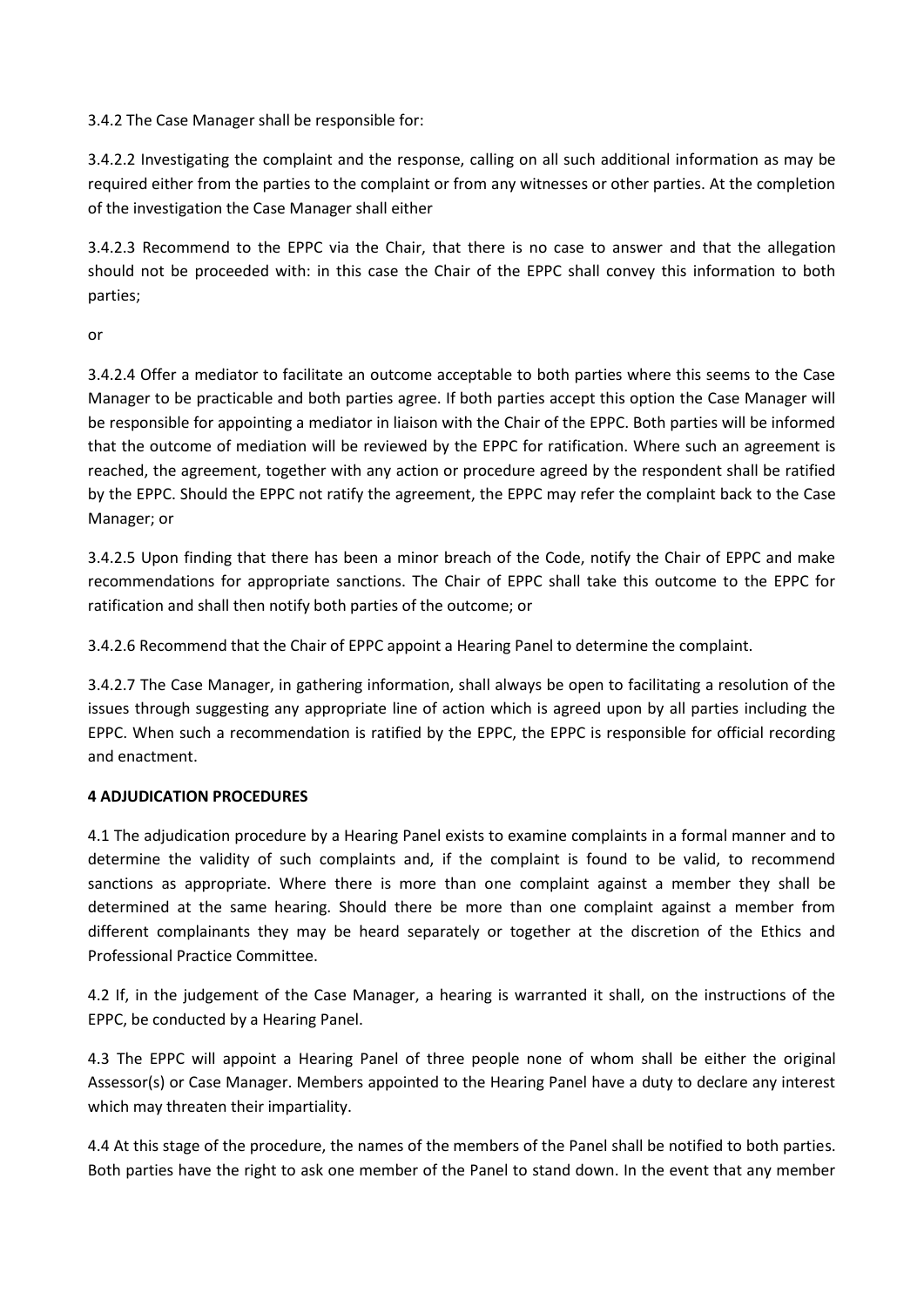of the Hearing Panel is excluded, an alternative member shall be appointed by the Ethics Committee as a replacement.

#### **5 PROTOCOLS GOVERNING COMPLAINTS PROCEDURE**

5.1 The disposition of any complaint investigated by the EPPC or a Hearing Panel and all records of the investigation will be archived for seven years from the date of the formal complaint. The papers will be placed in a coded sealed file to be held by the current Chair of EPPC. The Chair of EPPC will maintain, separately from this record and in a secure place, a record of the file codes, listed against member's names.

5.2 Failure of the complainant to attend investigatory meetings and/or the Hearing Panel or to respond to requests for information, without good reason or due notice, means the complaint shall be regarded as withdrawn and the respondent is automatically exonerated with regard to that complaint.

5.3 Failure of the respondent to attend investigatory meetings and/or the Hearing Panel or to respond to requests for information, without good reason or due notice, may result in the Hearing Panel recommending the termination of membership of that Inperformat member. The respondent will also lose their right to appeal.

5.4 Findings of complaints procedures shall be notified to the complainant, the respondent, and to other parties directly involved.

5.5 All persons taking part in Inperformat Complaints Procedure shall act in a manner which does not breach confidentiality; neither will they attempt to influence the outcome of the investigation. In the event that confidentiality is breached or a party to the complaint attempts to influence the process or outcome, the EPPC will have the power to terminate the proceedings, or to order an immediate hearing or to dispose of the complaint in any other way which is deemed appropriate. Members who breach confidentiality or attempt to influence the outcome may face an ethics charge in respect of their behaviour.

5.6 The resignation of a respondent will not be accepted until Inperformat Complaints Procedure has been completed.

5.7 Inperformat will not be responsible for travel or any other expenses incurred either by the complainant or the respondent in connection with any stage of the complaint.

5.8 In the event that a potential complainant only attains an ability to complain after the three year statute of limitation has lapsed, s/he may still seek privately some form of resolution to his or her concern. For reasons relating to the availability and quality of evidence this resolution will not include invoking the formal Complaints Procedure.

5.9 A complainant can withdraw their complaint at any time. A withdrawn complaint cannot be resubmitted at a later date. All documentation relating to said complaint will be destroyed.

5.10 Complaints made anonymously will not be considered and all material relating to them will be destroyed.

5.11 All Inperformat communications regarding complaints will be made through the EPPC, addressed to the Chair of EPPC. Communications not so channeled will not be recognised by Inperformat.